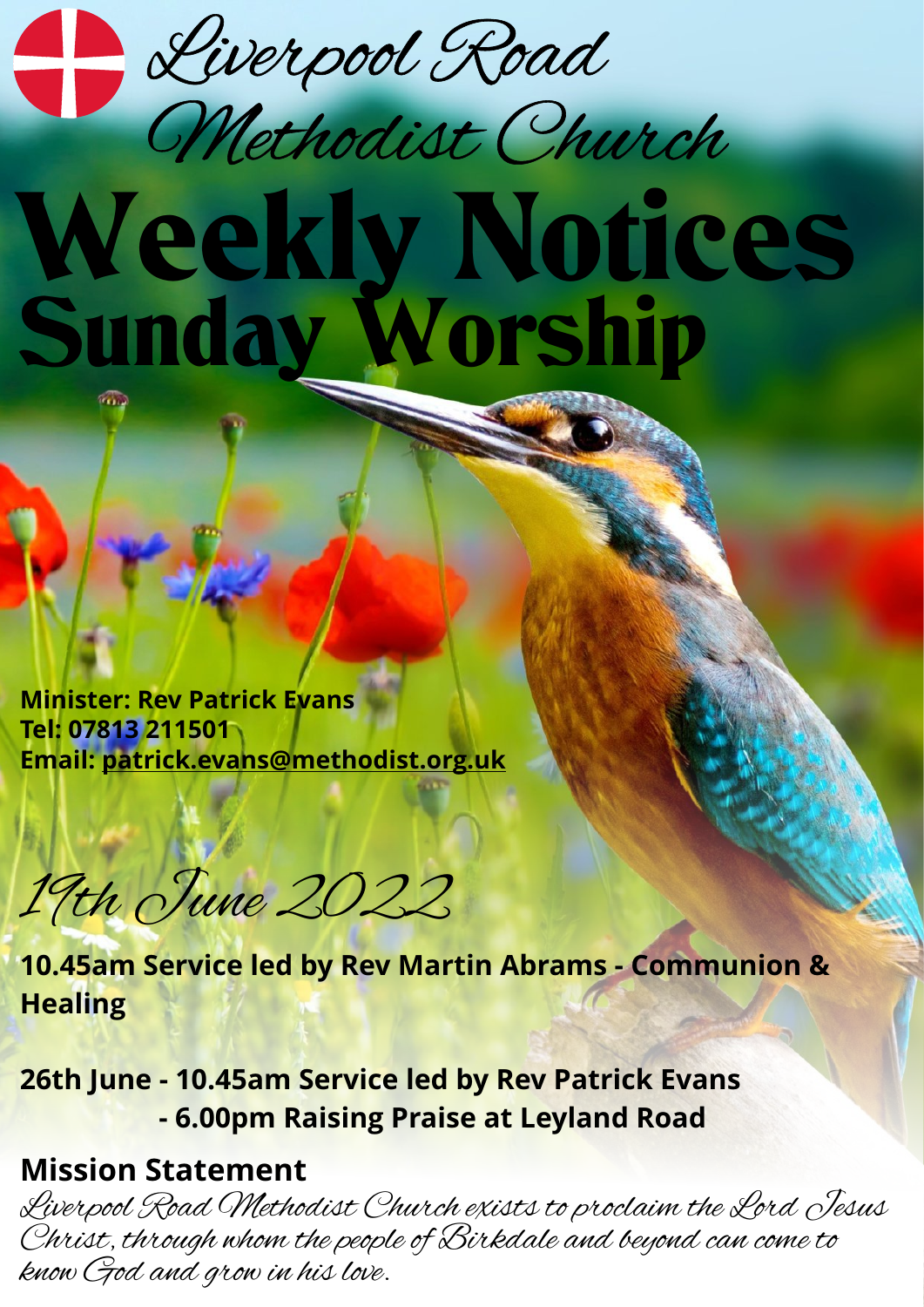## Lectionary Readings 19th June 2022

#### **Isaiah 65.1-9; Psalm 22.19-28; Galatians 3.23-29; Luke 8.26-39**

Prayer

God of all power and truth and grace, you call your Church to love and praise. Inspire us with zeal for your gospel, and grant us boldness to proclaim your word, that we and all the world may praise your name; through Jesus Christ our Lord.



Bible study Mondays 7pm in the New room.

CHowers

Our flowers this week have been kindly donated by Elaine and Colin Bowden in memory of Betty Howarth

Church Notices

If you have any items you want including in the notices please let Lucy Lloyd know on 01704 536648 or lucy@southportmethodist.org.uk.

Colin Fyles

As you may be aware Colin was taken ill on Thursday 9th June, and by this weekend may be home which is great news. Eileen and Colin would like to thank you all for your prayers, they have felt very blessed with all the messages of best wishes they have received.



### Cleaning Party

We have a new cleaner Linda Joynson, who will start on July 1st. To give her a good start we have decided to arrange a working cleaning party on Monday 27th June at 10am. Can you please help? Jim Lloyd & Geoff France 568458 567921



Tea/Coffee

Tea/coffee will be served in the schoolrooms after Sunday morning worship.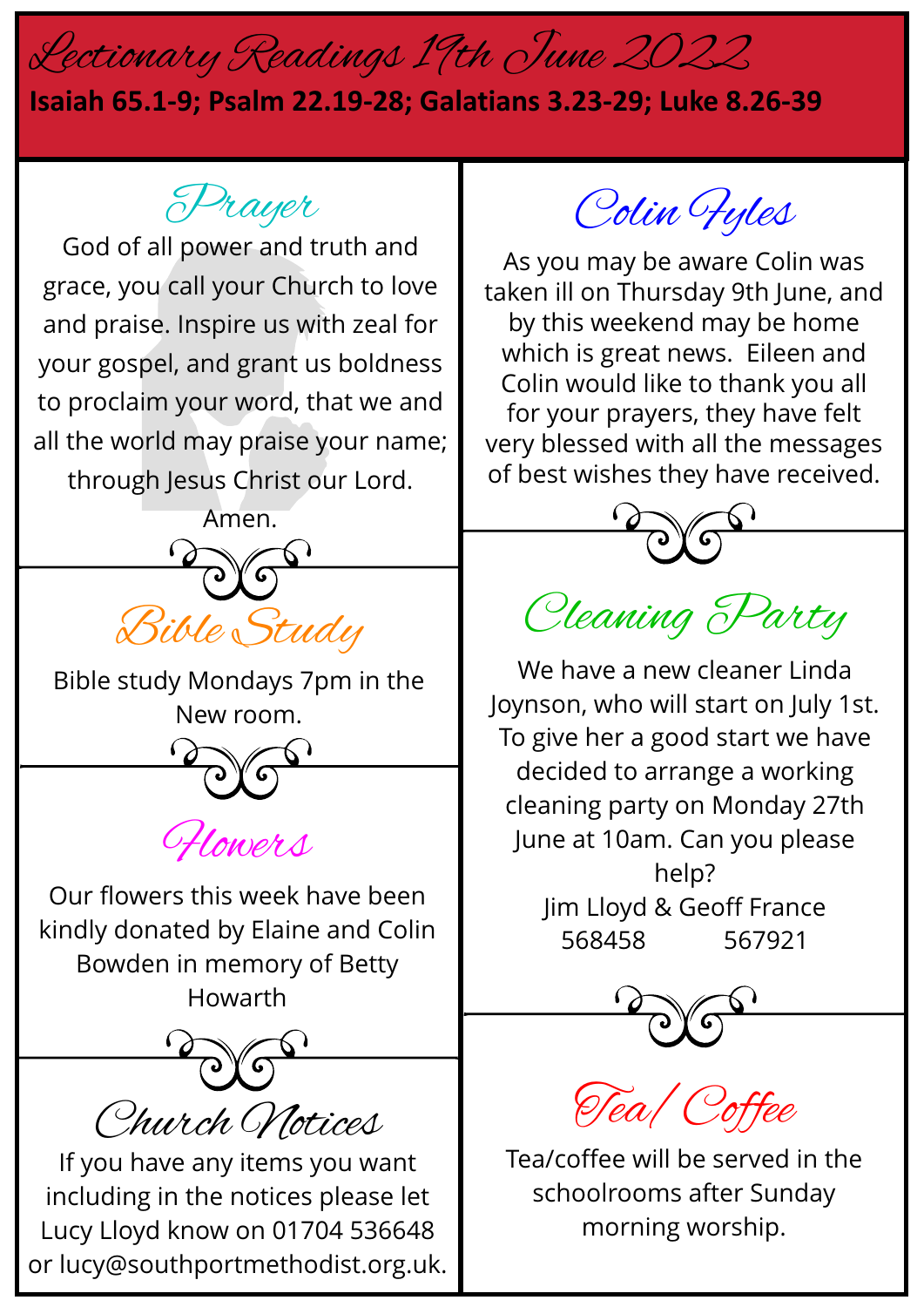Food Pantry

Thank you so much for your continuing support to supply goods for the food pantry. In short supply at the moment are: toilet rolls, washing powder, comfort, cleaning spray, corned beef (tinned), rice and cordial (any flavour.



Iona service Thursdays 9.15am. All welcome.

Worship Consultation

Our next Worship Consultation is on Thursday, 30th June 2022 at 10:00am in the Primary Room. All are very welcome. If you would like to include anything on the agenda, please send it to Craig at hitasco@aol.com



Vacancy - Circuit Administration Manager

We are recruiting for the above position, details of which can be found at <https://southportmethodist.org.uk/jobs/>, or alternatively contact Rev Patrick Evans on 07813 211501 for an information pack and application form. Deadline for applications is Friday 1st July 2022.



We are delighted that at our 10.30 service on Sunday 26th June we will be welcoming three children for Baptism; more details in next weeks notices.



The next Birkdale Churches Prayer morning will be held on Monday 11th July here at Liverpool Road, Birkdale starting at 10am. Sally Wright from St Johns is leading the prayers.